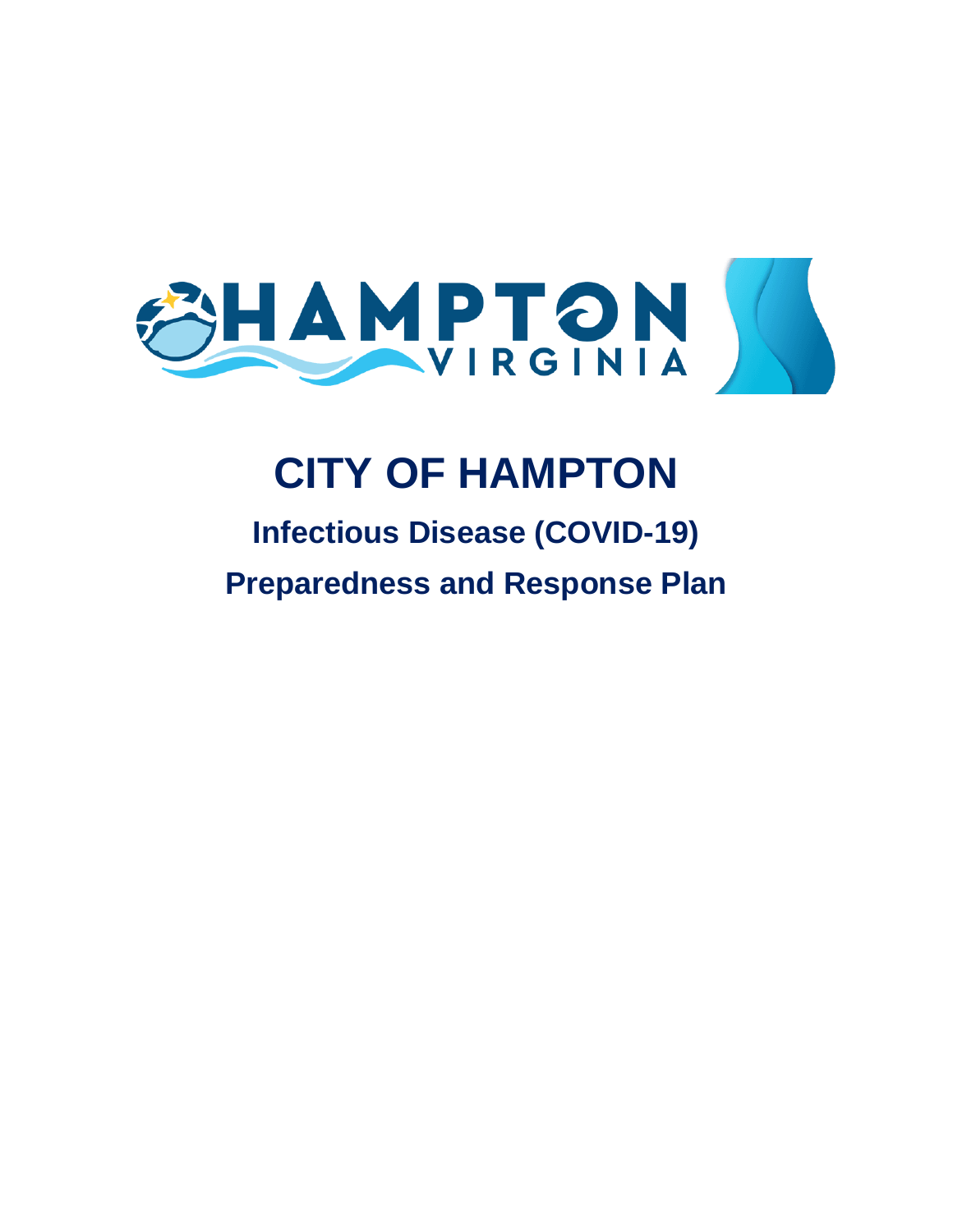## **Table of Contents**

| IX. Contingency Plan in the Event of an Infectious Disease Outbreak  8 |  |
|------------------------------------------------------------------------|--|
|                                                                        |  |
| XI. Identification and Isolation of Sick and/or Exposed Employees  10  |  |
|                                                                        |  |
|                                                                        |  |
|                                                                        |  |
|                                                                        |  |
|                                                                        |  |
|                                                                        |  |
|                                                                        |  |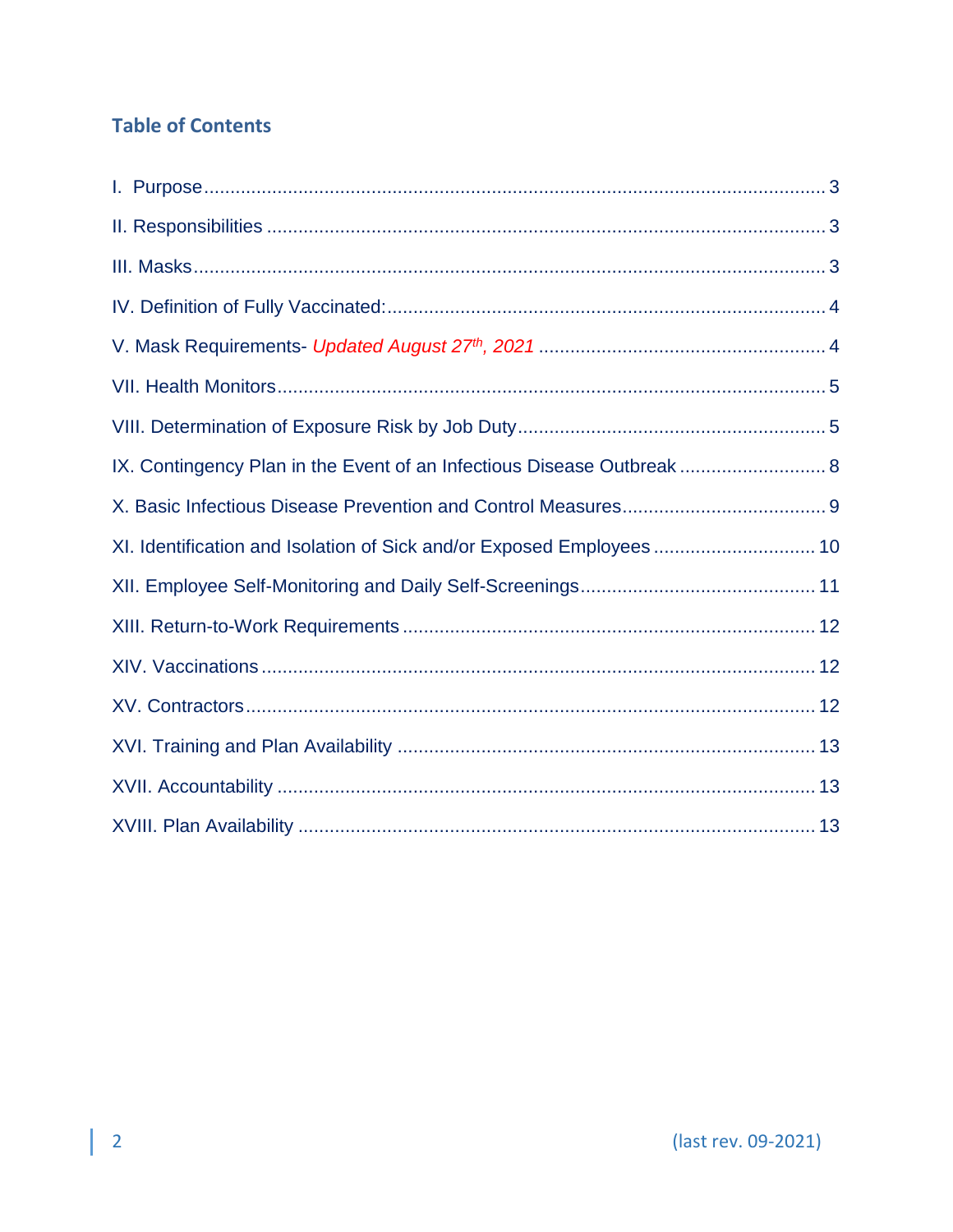### <span id="page-2-0"></span>**I. Purpose**

This plan describes the implementation of mandatory health and safety requirements established by the Virginia Department of Labor and Industry, Governor Northam's COVID-19 Executive Order and subsequent Addendum as well as guidelines from the Centers for Disease Control. Current regulation can be found by visiting [https://www.doli.virginia.gov/covid-19-outreach-education-and-training/.](https://www.doli.virginia.gov/covid-19-outreach-education-and-training/)

## <span id="page-2-1"></span>**II. Responsibilities**

All departments and divisions are required to adhere to the rules of social distancing, which is the act of staying at least 6 feet (about 2 arm lengths) from other people who are not from your household in both indoor and outdoor spaces. Where possible, all employees are responsible to mitigate the spread of the disease by participating in COVID-19 Hazard Assessments and incorporating methods to social distance, use sneeze barriers/guards, and disinfect each workstation and vehicle after use.

### <span id="page-2-2"></span>**III. Masks**

A mask for the purpose of this plan is one that is specific to the prevention of the SARS-CoV-2 Virus That Causes COVID-19. A list of approved masks can be found by visiting the Center for Disease Control and Prevention's (CDC) Your Guide to Masks found here [https://www.cdc.gov/coronavirus/2019-ncov/prevent-getting-sick/about-face](https://www.cdc.gov/coronavirus/2019-ncov/prevent-getting-sick/about-face-coverings.html)[coverings.html.](https://www.cdc.gov/coronavirus/2019-ncov/prevent-getting-sick/about-face-coverings.html)

This guidance is not intended to cover those who may wear an air-purifying-respirator, atmosphere-supplying respirator, or any other respirator required for the safe operation of their work. For information on respiratory protection please visit the Occupational Health and Safety's (OSHA) Respiratory Protection 1910.34 [https://www.osha.gov/laws](https://www.osha.gov/laws-regs/regulations/standardnumber/1910/1910.134)[regs/regulations/standardnumber/1910/1910.134.](https://www.osha.gov/laws-regs/regulations/standardnumber/1910/1910.134)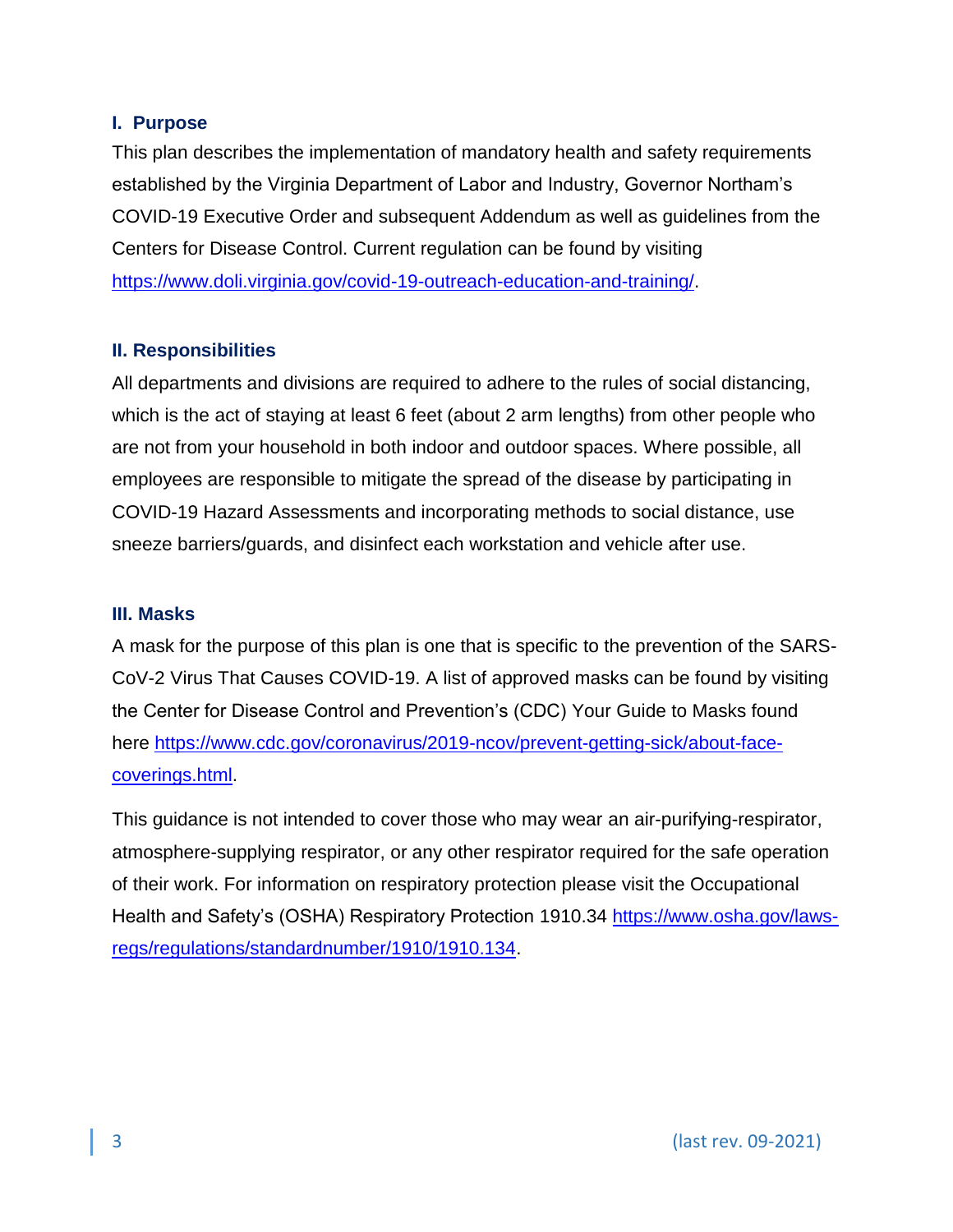## <span id="page-3-0"></span>**IV. Definition of Fully Vaccinated:**

Employees who are fully vaccinated are those who have received both doses of the vaccine and are, at minimum, two weeks from receiving the final dose.

Employees who are not fully vaccinated are those who have chosen not to receive the vaccine, are within the two week period, or are still waiting for their final dose.

## <span id="page-3-1"></span>**V. Mask Requirements-** *Updated August 27th, 2021*

- Masks shall be worn by both fully vaccinated and unvaccinated personnel shall when inside all public buildings while in shared or common spaces.
- Mask shall be worn when sharing a vehicle with other fully vaccinated or unvaccinated personnel.
- Masks shall be worn by both fully vaccinated and unvaccinated personnel while interacting with citizens regardless of location (ex. police officers on a call for service).

## **VI. Spread of Disease Prevention and Social Gatherings**

Where possible, and when the law allows, business meetings and gatherings should be held by video meeting media platforms such as Zoom, Blue Jeans, Microsoft Teams, etc.

When the meeting must be held in person or in a group setting personnel should remain a minimum of six (6) feet apart.

Elevators are strictly limited to two (2) persons.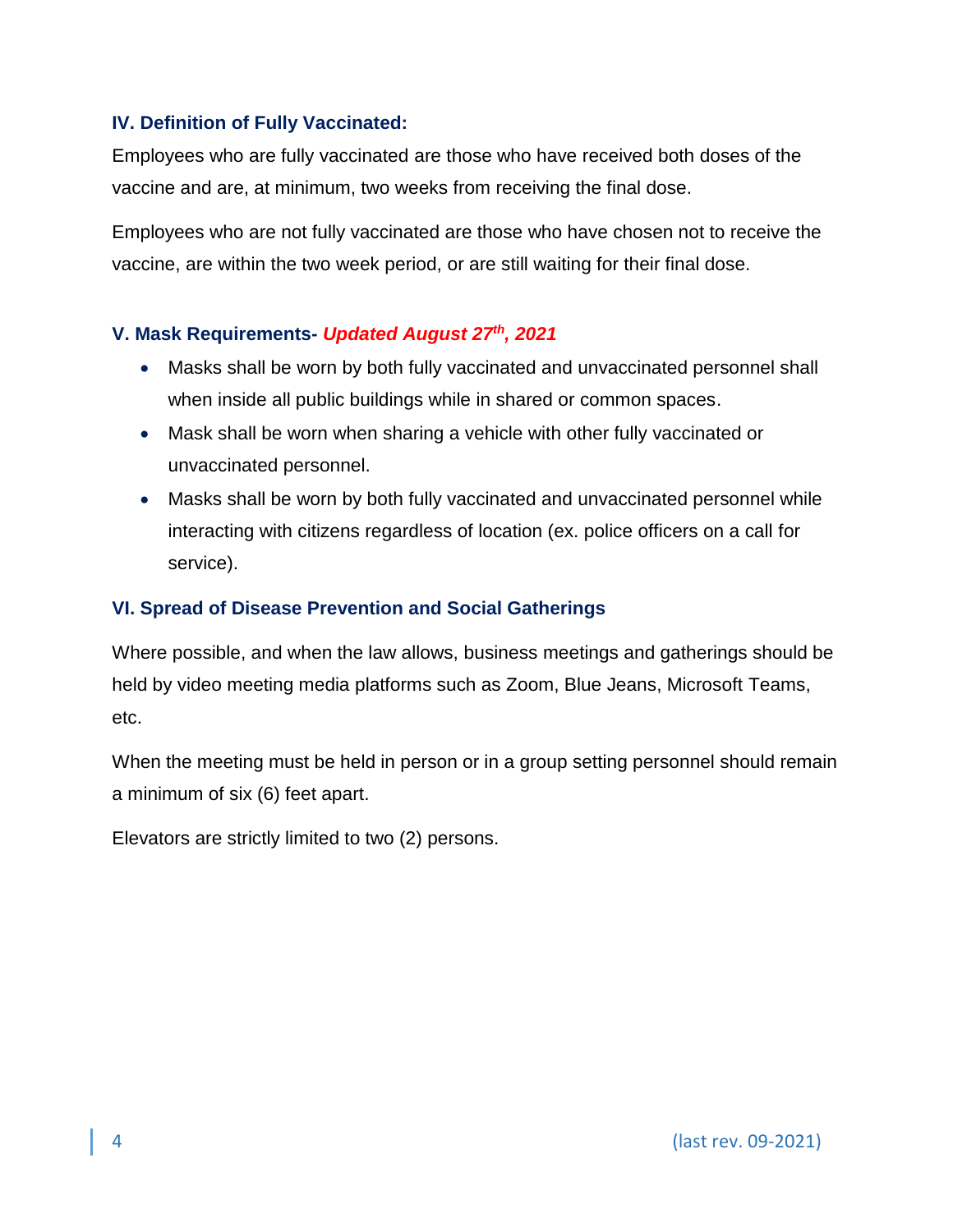### <span id="page-4-0"></span>**VII. Health Monitors**

The City of Hampton has designated personnel to serve in the role of health monitors. The health monitor has the authority to stop or alter activities to ensure that all work practices conform to the mandatory safety and health requirements applicable to COVID-19 as well as any other infectious disease hazards.

These individuals are comprised of Designated Infection Control Officers (DICO) and Health & Safety personnel. Employees have access to bring up any health concerns to the health monitors by contacting Risk Management at 757-727-6617 or for emergencies 757-870-3472 or 757-810-3472. Questions and concerns may also be emailed to [COVIDSTF@hampton.gov.](file://///cityfiles03.city.hampton.local/Risk-mngt/COVID%20DOCUMENTS%20ALL%20EXTERNAL%20AND%20INTERNAL/INFECTIOUS%20DISEASE%20PLAN%20-%20NOT%20FIRST%20RESPONDER/COVIDSTF@hampton.gov)

For the purpose of ensuring compliance with the most recent safety and health requirements, the Department of Risk Management is responsible for administering this plan, monitoring agencies for new requirements, updating this plan, communicating any changes to employees, monitoring the overall effectiveness of the plan, and to provide employees with a copy of this plan upon request.

## <span id="page-4-1"></span>**VIII. Determination of Exposure Risk by Job Duty**

Department heads should determine the COVID-19 exposure risk level of all worksite functions to ensure that we apply appropriate hazard controls – including training, equipment, and personal protective equipment (PPE) – to protect employees' safety and health. This assessment is based on OSHA Publication 3990. Classes of employees have been assigned to risk categories as follows:

*Exposure Risk Level means an assessment of the possibility that an employee could be exposed to the hazards associated with SARS-CoV-2 virus and the COVID-19 disease. Hazards and job tasks have been divided into four risk exposure levels: "Very High", "High", "Medium", and "Lower".*

**"Very High"** exposure risk hazards or job tasks are those in places of employment with high potential for employee exposure to known or suspected sources of the SARSCoV-2 virus and the COVID-19 disease including, but not limited to, during specific medical,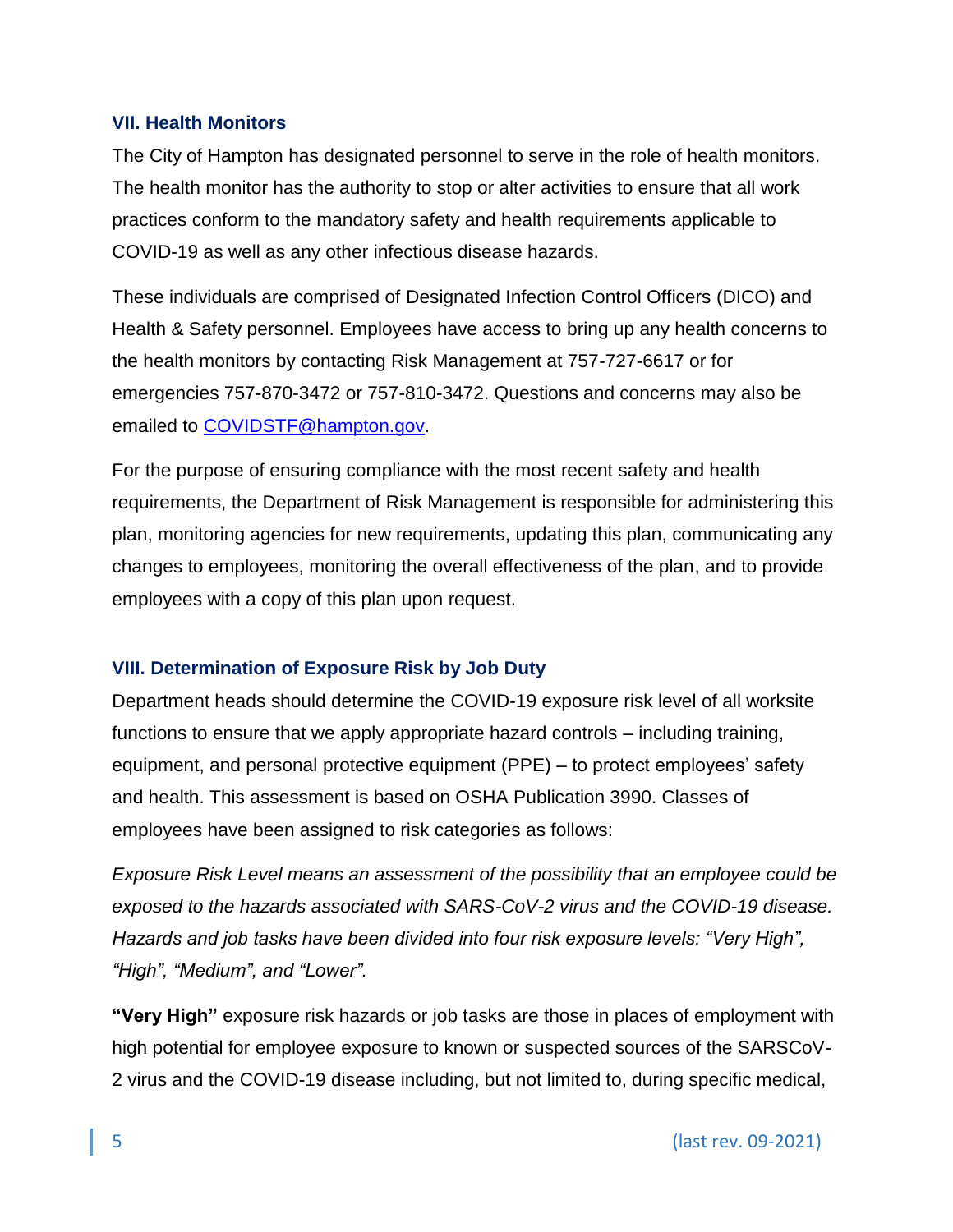postmortem, or laboratory procedures (refer to page 8 of the 16 VAC 25-220, Emergency Temporary Standard/Emergency Regulation for a more detailed description).

**"High"** exposure risk hazards or job tasks are those in places of employment with high potential for employee exposure within six feet with known or suspected sources of SARS-CoV-2 that are not otherwise classified as "very high" exposure risk (refer to page 8 of the 16 VAC 25-220, Emergency Temporary Standard/Emergency Regulation for a more detailed description).

**"Medium"** exposure risk hazards or job tasks that are not labeled as "very high" or "high" (refer to pages 9-10 of the 16 VAC 25-220, Emergency Temporary Standard/Emergency Regulation for a more detailed description).

**"Lower"** exposure risk hazards or job tasks are those not otherwise classified as "very high", "high", or "medium" exposure risk that do not require contact within six feet of persons known to be, or suspected of being, or who may be infected with SARS-CoV-2; nor contact within six feet with other employees, other persons, or the general public except as otherwise provided in this definition (refer to page 10 of the 16 VAC 25-220, Emergency Temporary Standard/Emergency Regulation for a more detailed description).

The following graph relates to job tasks that pose a risk level to employees. The job tasks that are listed are not an all-inclusive list.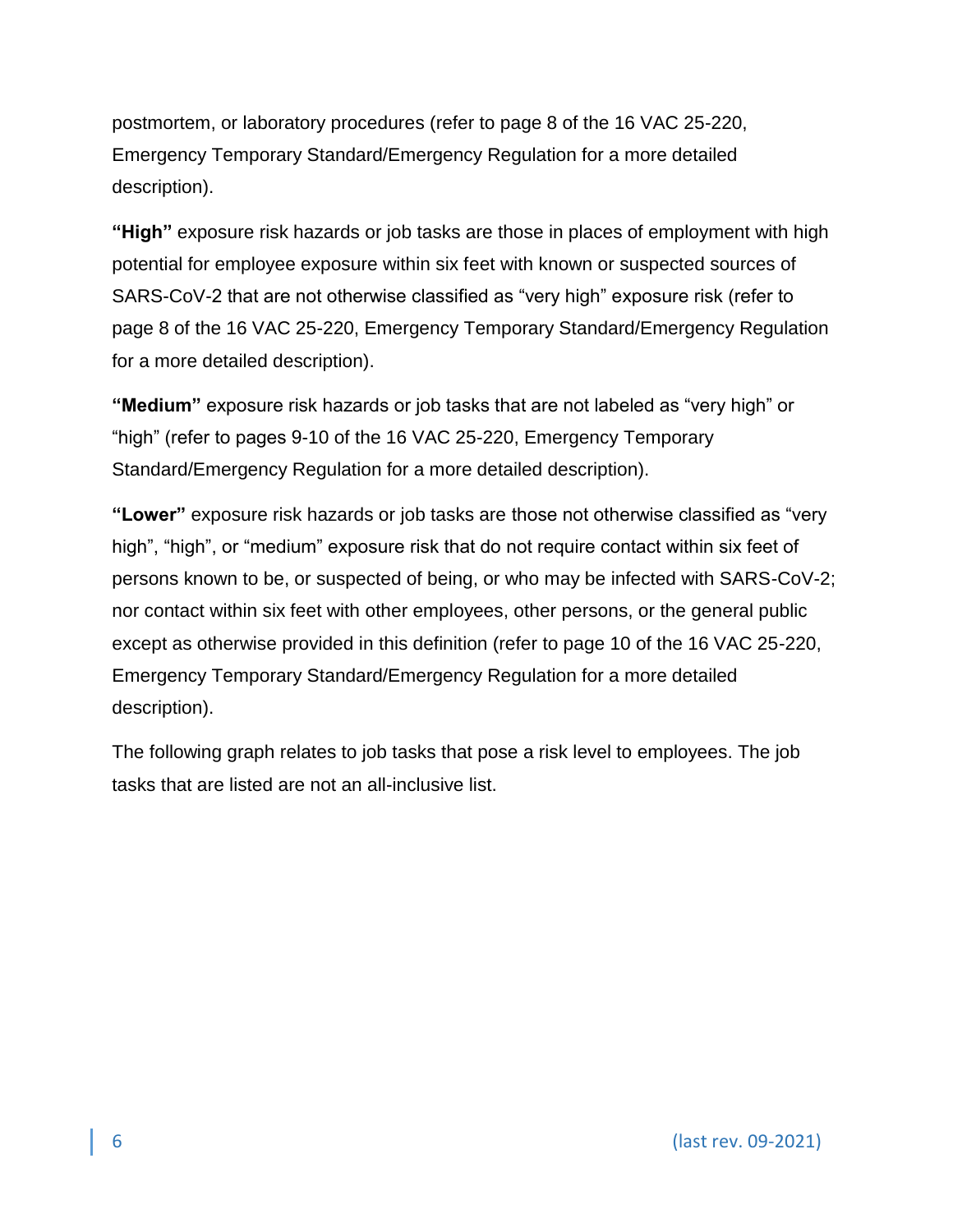

Consult the definition of "Exposure risk level" of the Emergency Temporary Standard for COVID-19 by the Virginia Department of Labor and Industry. Also, consult pages 18 - 21 of the OSHA document "Guidance on Preparing Workplaces for COVID-19" which is available at<http://www.osha.gov/Publications/OSHA3990.pdf> and determine the risk level of each employee or class of employee based on their type of work and duties. Some jobs may have more than one type of exposure risk depending on the task or qualifying factors.

When you have determined the risk level of all your employees and officials, you must complete a COVID-19 Workplace Hazard Assessment that can be located by visiting the Employee Connection, Training (top of page drop down menu), and ETS Sars-CoV2 Prevention.

The following photo is an example: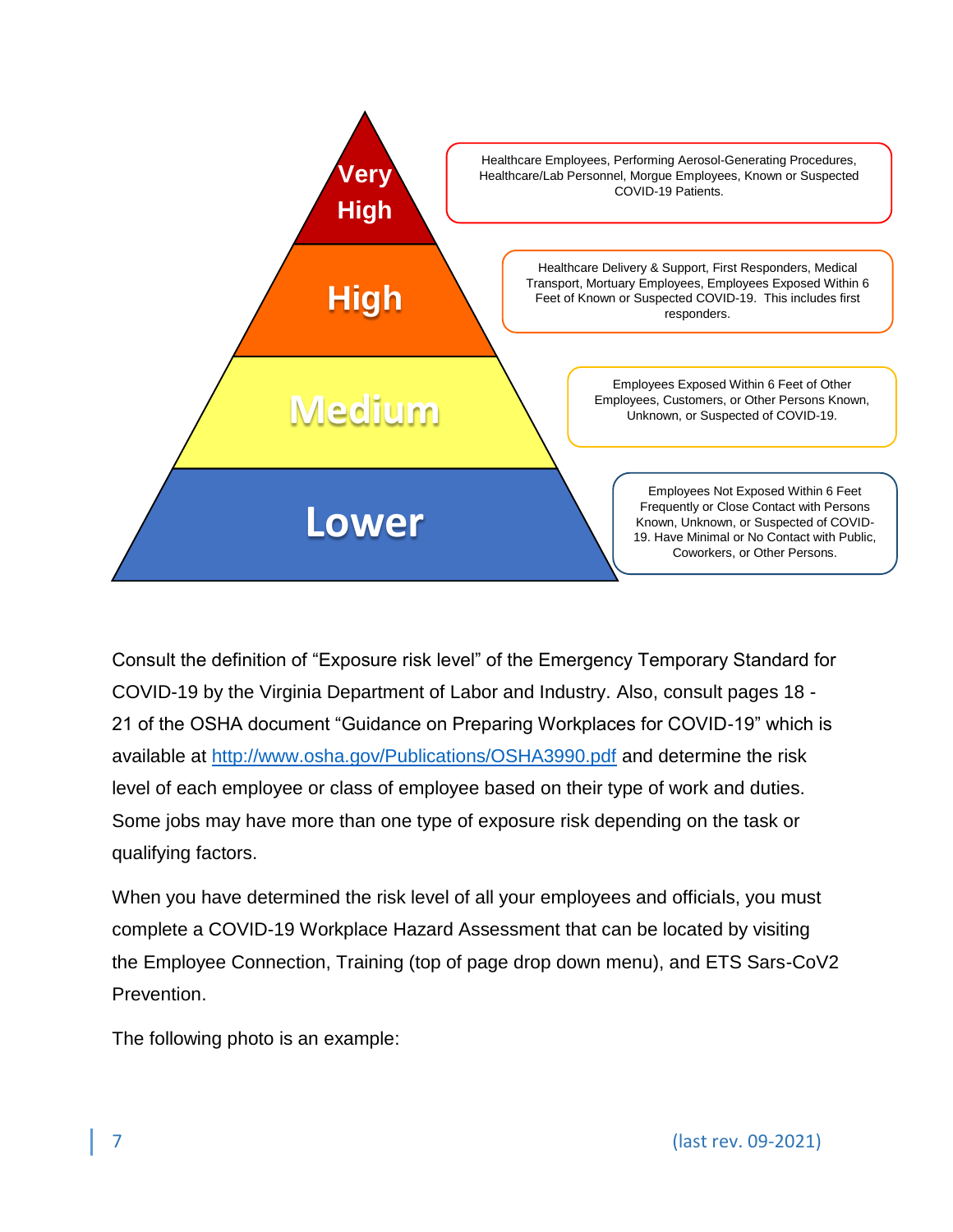|                                                                                           |  | <b>HAMPTON VA</b>                                                 |                              |            | This COVID-19 Hazard assessment is designed to identify ways<br>employees could be exposed to and spread SARS-COV-2 the virus<br>that causes coronavirus disease 2019 (COVID-19). Once you identify<br>the hazard you must apply the preventative control. |            |  |
|-------------------------------------------------------------------------------------------|--|-------------------------------------------------------------------|------------------------------|------------|------------------------------------------------------------------------------------------------------------------------------------------------------------------------------------------------------------------------------------------------------------|------------|--|
| COVID-19 Workplace Hazard Assessment<br>Department:                                       |  |                                                                   | <b>Division or Location:</b> | Evaluator: |                                                                                                                                                                                                                                                            | Date:      |  |
|                                                                                           |  | Job Title Assessed (e.g. Patrol Officer I, Equipment Operator V): |                              |            |                                                                                                                                                                                                                                                            |            |  |
| Job Task (performing an arrest, works with citizens directly)<br><b>Hazard Risk Level</b> |  | <b>Workplace Controls</b>                                         |                              |            | <b>PPE</b> (Personal Protective                                                                                                                                                                                                                            |            |  |
| <b>Very High</b>                                                                          |  |                                                                   |                              |            |                                                                                                                                                                                                                                                            | Equipment) |  |
| High                                                                                      |  |                                                                   |                              |            |                                                                                                                                                                                                                                                            |            |  |
| <b>Medium</b>                                                                             |  |                                                                   |                              |            |                                                                                                                                                                                                                                                            |            |  |
| Low                                                                                       |  |                                                                   |                              |            |                                                                                                                                                                                                                                                            |            |  |
|                                                                                           |  |                                                                   |                              |            |                                                                                                                                                                                                                                                            |            |  |
| <b>Very High</b>                                                                          |  |                                                                   |                              |            |                                                                                                                                                                                                                                                            |            |  |
| High                                                                                      |  |                                                                   |                              |            |                                                                                                                                                                                                                                                            |            |  |
| Medium                                                                                    |  |                                                                   |                              |            |                                                                                                                                                                                                                                                            |            |  |
| Low                                                                                       |  |                                                                   |                              |            |                                                                                                                                                                                                                                                            |            |  |
|                                                                                           |  |                                                                   |                              |            |                                                                                                                                                                                                                                                            |            |  |
| <b>Very High</b>                                                                          |  |                                                                   |                              |            |                                                                                                                                                                                                                                                            |            |  |
| <b>High</b>                                                                               |  |                                                                   |                              |            |                                                                                                                                                                                                                                                            |            |  |
| Medium                                                                                    |  |                                                                   |                              |            |                                                                                                                                                                                                                                                            |            |  |
| Low                                                                                       |  |                                                                   |                              |            |                                                                                                                                                                                                                                                            |            |  |
| <b>Very High</b>                                                                          |  |                                                                   |                              |            |                                                                                                                                                                                                                                                            |            |  |
| High                                                                                      |  |                                                                   |                              |            |                                                                                                                                                                                                                                                            |            |  |
| <b>Medium</b>                                                                             |  |                                                                   |                              |            |                                                                                                                                                                                                                                                            |            |  |
| Low                                                                                       |  |                                                                   |                              |            |                                                                                                                                                                                                                                                            |            |  |

These forms must be stored with the department and accessible to all employees with copies saved on a shared electronic city folder shared drive. If you do not have access to the COVID-19 city shared drive, please contact Risk Management at 757-727-6617.

## <span id="page-7-0"></span>**IX. Contingency Plan in the Event of an Infectious Disease Outbreak**

In the event of an outbreak or pandemic due to an infectious disease, the City of Hampton has set up contingency plans for addressing the workplace needs as well as employee safety and health during the outbreak. These plans are as follows:

Each department has completed the City of Hampton Human Resources Supply and Services Inventory for Continuity of Operations Planning.

The City of Hampton Human Resources Supply and Services Inventory for Continuity of Operations Planning form can be obtained by contacting the Department of Human Resources.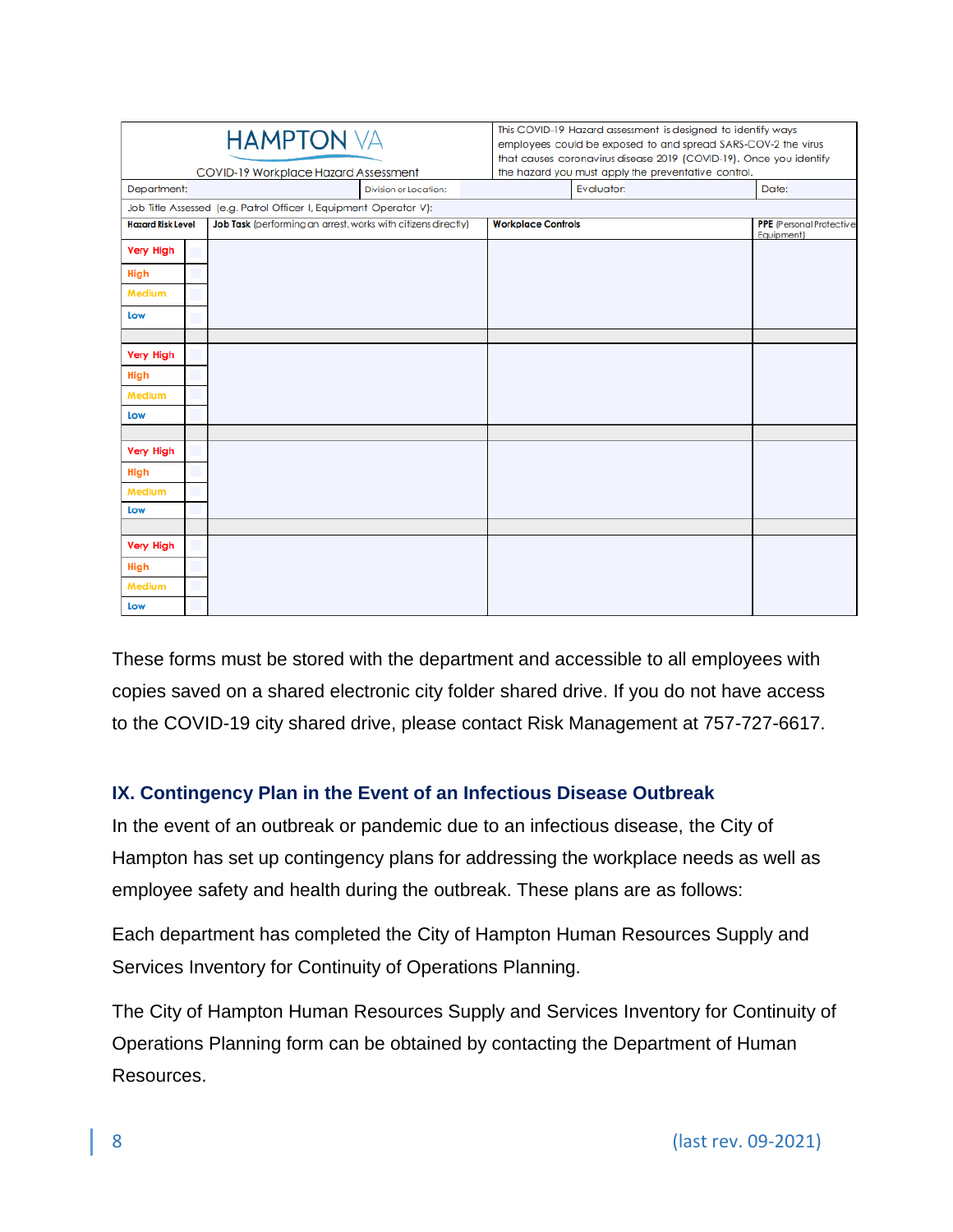*These plans should address increased absenteeism, need for physical distancing, telework options, engineering, administrative, and PPE controls. In addition, the plans should address the need for essential operations and the use of reduced workforce through lower numbers of employees on site or the need to have employees crosstrained in the event of an incident occurring which results in reduced workforce.*

Departments should revisit their plan often and especially if there are any changes necessary.

## <span id="page-8-0"></span>**X. Basic Infectious Disease Prevention and Control Measures**

To control the spread of infectious diseases such as COVID 19, basic prevention and control measures must be implemented to ensure that all employees are protected against the hazards of infectious disease.

To control the spread of infectious disease it is important to keep up general housekeeping in the workplace. Additional housekeeping actions must also be implemented to ensure the safety and health of employees and decrease the chances of spread of an infectious disease such as: All restrooms, common areas that remain in use, door knobs/handles, tools, equipment, and other frequently touched surfaces are disinfected before, in the middle of, and at the end of each shift. All contact surfaces of vehicles used by more than one person are disinfected at the end of each person's use. All disinfectants are EPA-approved or otherwise comply with [CDC disinfection](https://www.cdc.gov/coronavirus/2019-ncov/community/reopen-guidance.html?deliveryName=USCDC_2067-DM26911)  [guidance.](https://www.cdc.gov/coronavirus/2019-ncov/community/reopen-guidance.html?deliveryName=USCDC_2067-DM26911) Disinfecting procedures can be located through the CDC by visiting: <https://www.cdc.gov/coronavirus/2019-ncov/community/disinfecting-building-facility.html>

Additional precautions and actions to take are**:**

- Large gatherings are minimized whenever possible; staff meetings are postponed, cancelled, or held remotely.
- Employees are encouraged to maintain physical distance even when on break, as well as before and after working hours.
- Employees are required to maintain physical distance when reporting to work, clocking in, leaving work, and clocking out.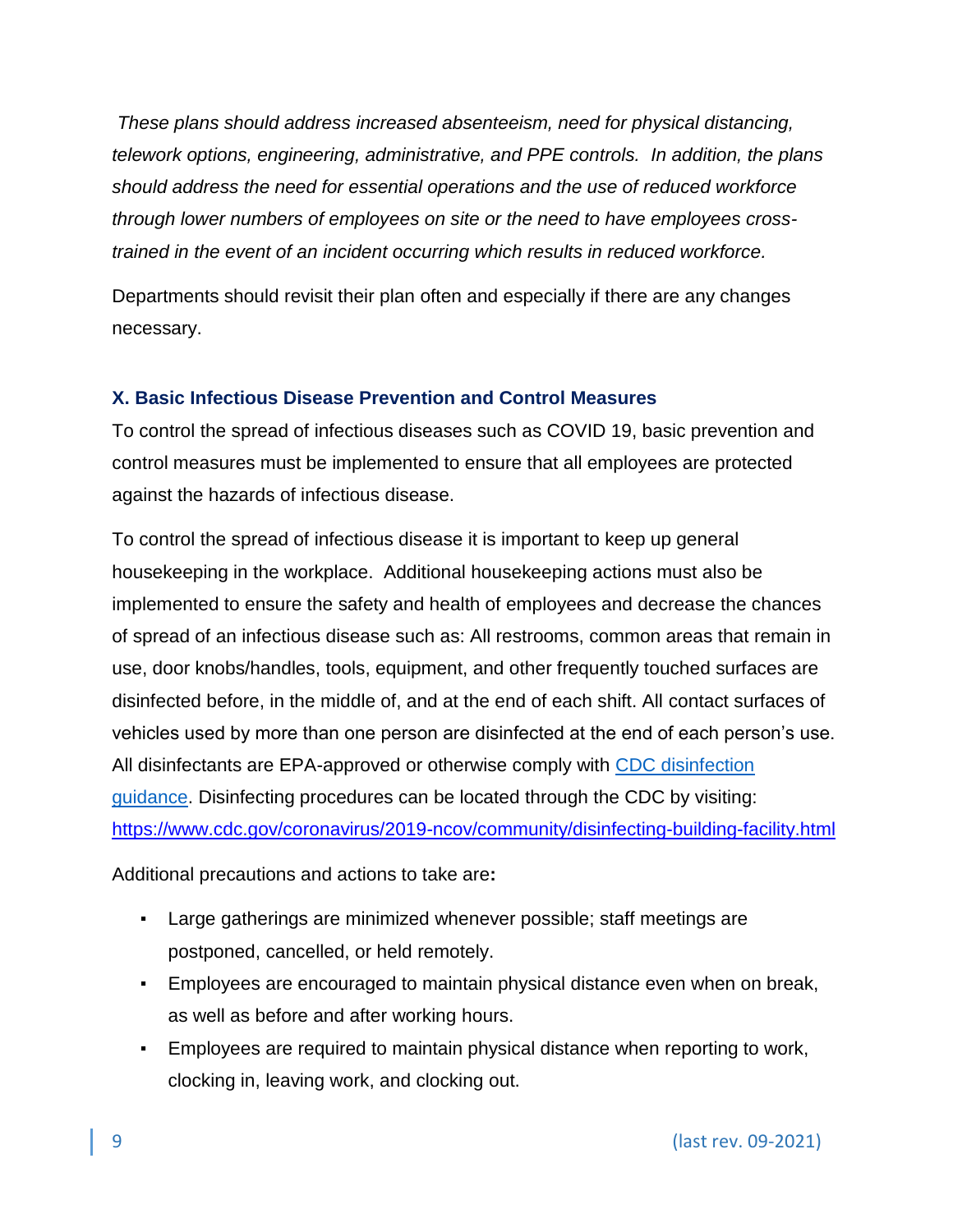- Employee workstations are greater than six feet apart.
- The employer may utilize flexible work hours, wherever possible, to limit the number of employees simultaneously working on-site; and
- Employee interactions with the general public are modified to allow for additional physical space between parties.

## <span id="page-9-0"></span>**XI. Identification and Isolation of Sick and/or Exposed Employees**

An employee who is sick and/or has been exposed to COVID-19 must notify their supervisor as soon as possible. Once a supervisor has been notified that an employee is sick and/or exposed they are to report the illness or exposure immediately to the COVID-19 Screening Task Force by emailing [COVIDSTF@hampton.gov](file:///C:/Users/Patti%20Parker/Pictures/TEAM%20HAMPTON/EMERGENCY%20TEMPORARY%20STANDARD%202020/INFECTION%20DISEASE%20PLAN/COVIDSTF@hampton.gov) .

The COVID-19 Screening Task Force will respond promptly to the notification by providing the supervisor with a set of forms and instructions.

Based on the exposure level or diagnosis, the employee will be provided with recommendations as to isolation, quarantine, and their level of risk based on the exposure. Risk and exposure determinations are made without regard to employees protected characteristics as defined by local, state, and federal law.

Any health-related information and documentation gathered from employees is maintained confidentially and in compliance with state and federal law. Specifically, medical documentation is stored separate from employee's personnel documentation.

Work areas such as vehicles, workstations, and offices may require disinfecting. Dependent on the location, the area may be disinfected by the Department of Public Works, Hampton Division of Fire and Rescue, or Hampton Police Division. The supervisor will receive notification and direction as to whom and when they can expect the disinfecting to be performed.

The COVID-19 Screening Task Force forms should be requested by emailing [COVIDSTF@hampton.gov.](file:///C:/Users/Patti%20Parker/Pictures/TEAM%20HAMPTON/EMERGENCY%20TEMPORARY%20STANDARD%202020/INFECTION%20DISEASE%20PLAN/COVIDSTF@hampton.gov)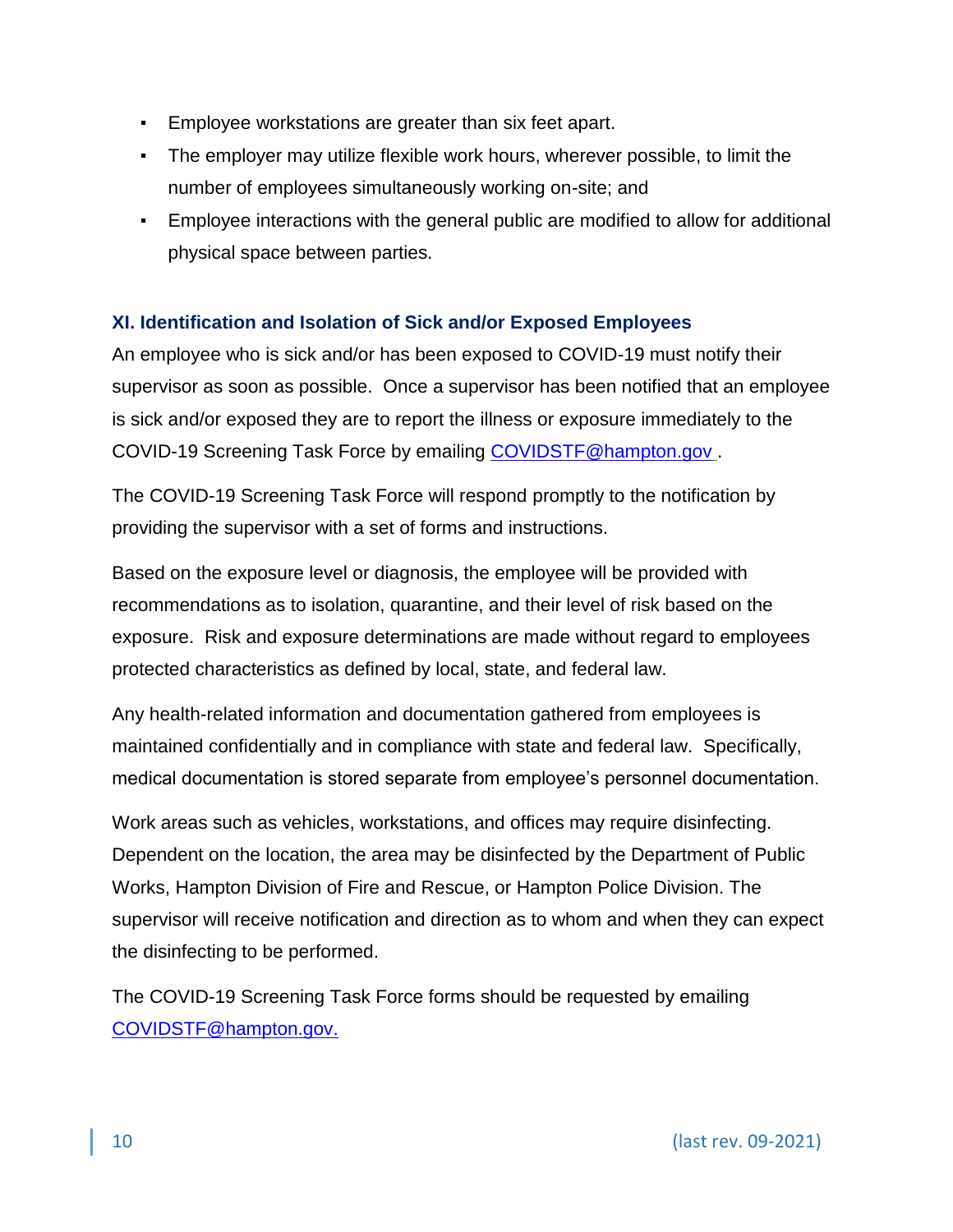## <span id="page-10-0"></span>**XII. Employee Self-Monitoring and Daily Self-Screenings**

Every employee is required to utilize the temperature screening kiosk wherever one is available and take their temperature prior to the start of their shift. Temperatures are not to be recorded. Employees must be punched in as on the clock in KRONOs when taking their temperatures. Supervisors are responsible to ensure employees are paid during this time.

Employees must not come to work if they are feeling symptoms of COVID-19. If an employee is experiencing any of the following they should **not** report to work and, upon notification to their supervisor; will be removed from the regular work schedule:

- Employees who display COVID-19 symptoms, such as fever, cough, shortness of breath, sore throat, new loss of smell or taste, and/or gastrointestinal problems, including nausea, diarrhea, and vomiting, whether or not accompanied by a formal COVID-19 diagnosis.
- Employees who, in the last 14 days, have had close contact with and/or live with any person having a confirmed COVID-19 diagnosis: and
- Employees who, in the last 14 days, have had close contact with and/or live with any person displaying COVID-19 symptoms, such as fever, cough, shortness of breath, sore throat, new loss of smell or taste, and/or gastrointestinal problems, including nausea, diarrhea, and vomiting.

Employees who develop symptoms during their shift must notify their supervisor by phone and leave their workplace as soon and as safely as possible.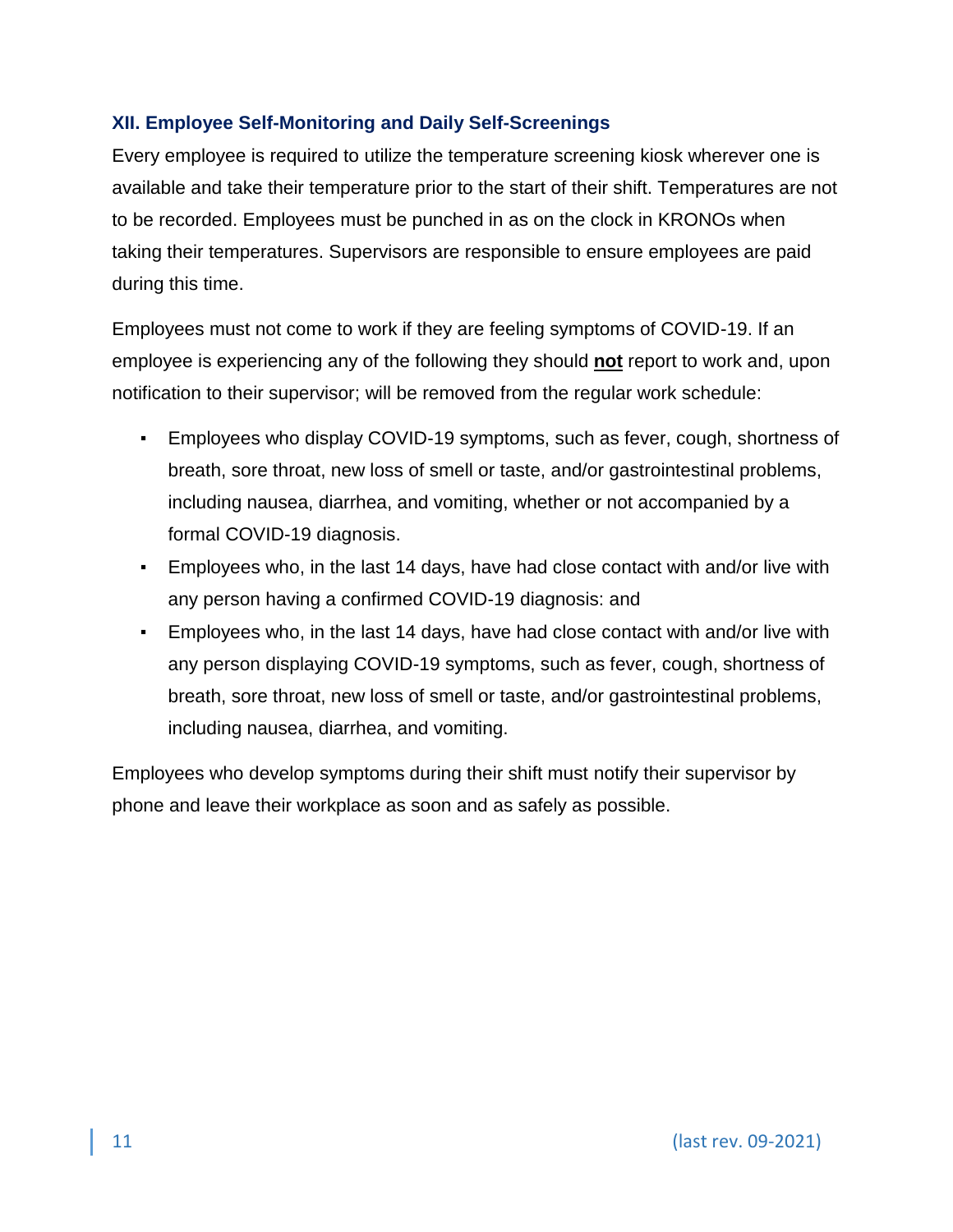#### <span id="page-11-0"></span>**XIII. Return-to-Work Requirements**

Instruction will be provided by the COVID-19 Screening Task Force and complies with all current guidelines by the Virginia Department of Health (VDH) and the Center for Disease Control (CDC). Supervisors should continue to alert the COVID-19 Screening Task Force of any updates by contacting [COVIDSTF@hampton.gov.](file://///cityfiles03.city.hampton.local/Risk-mngt/COVID%20DOCUMENTS%20ALL%20EXTERNAL%20AND%20INTERNAL/INFECTIOUS%20DISEASE%20PLAN%20-%20NOT%20FIRST%20RESPONDER/COVIDSTF@hampton.gov)

Employees who are exposed to COVID-19 using the current Center for Disease Control (CDC) guidelines for fully vaccinated and unvaccinated persons are required to alert their supervisor prior to coming to work. Employees who are sick, must notify their supervisor, stay home, and await further instruction through the COVID-19 Screening Task Force.

#### <span id="page-11-1"></span>**XIV. Vaccinations**

Employees who decline the COVID-19 vaccine must complete a COVID-19 Declination Form and turn it back into their supervisor. Declination forms can be obtained by contacting the Department of Risk Management [Risk\\_management@hampton.gov](mailto:Risk_management@hampton.gov) or 757-727-6617.

Employees who are vaccinated are required to continue to adhere to the rules of social distancing and wearing masks when within six (6) feet of each other and especially when traveling in vehicles together.

#### <span id="page-11-2"></span>**XV. Contractors**

Contractors doing business with the City are required to follow the same rules and regulations as lined out in the current Final Temporary Standard (FTS). Departments must provide the contractor with the COVID-19 Addendum that can be obtained by contacting the Department of Risk Management [Risk\\_management@hampton.gov](mailto:Risk_management@hampton.gov) or 757-727-6617. Departments are required to work with contractors on ensuring proper contacts are secured in the event of an employee/contractor exposure.